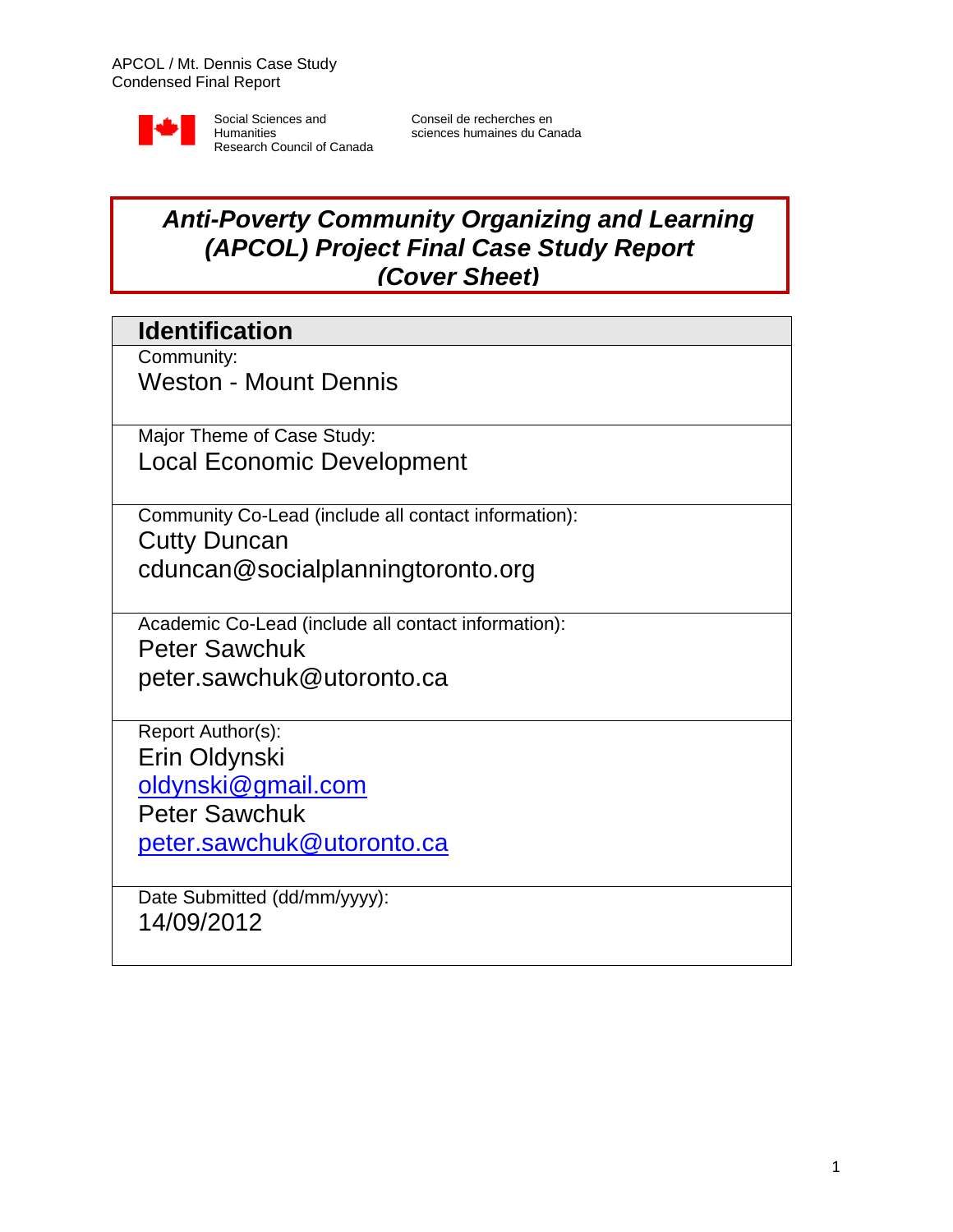

Conseil de recherches en sciences humaines du Canada

## **2. Overview of Case Study (1pp)**

#### a. Summary of focus of case study

The focus of this case study was to follow community organizing activities around local economic development in the Weston – Mount Dennis neighbourhood of Toronto. The study followed a group of community residents working with the Mt Dennis Action for Neighbourhood Change (ANC) to develop the West End Local Economic Development (WE LED) campaign. The strategy of WE LED is to:

- Engage with marginalized groups, including local business owners, to develop a collective approach to neighbourhood economic development
- Identify local economic development priorities and strategies
- Explore ways to support small and medium size businesses in the neighbourhood to make them more sustainable, successfully with a stronger sense of community
- Pursue economic opportunities for local youth and residents, including supports for self-employment and entrepreneurship, as well as links with potential employers.
- b. Relation to APCOL project themes

This case study relates to the APCOL project theme of Access to Jobs, Vocational Training and Living Wages, which is among the four basic needs cited in the APCOL proposal; a) Health/Nutrition/Food Security; b) Safe Shelter / Housing; c) Opportunity for Adequate Education; and d) Access to Jobs, Vocational Training and Living Wages. It also relates to APCOL's overall goals of contributing to local neighbourhood capacity to engage in anti-poverty work as they define it and building an understanding of the role of community-led organizing in the broader processes of positive social, political and economic change.

#### c. Linkage to community need

Improving the economic conditions of youth, residents and locally business owners in the Mount Dennis area has been a priority for the Mt Dennis ANC. The WE LED campaign aims to develop a solid local economic development strategy based on community research involving local business owners, residents and community organizations. The campaign is a collaborative effort to learn how to improve the economic conditions of the area with a focus on strengthening local assets while also building links to city-wide movements focused on the systemic roots of poverty. Ultimately, the goal of WE LED is to bring about long lasting and positive changes in the Weston – Mt Dennis area.

d. Summary of major achievements/outputs

University and community researchers together completed 12 one-on-one in-depth interviews with community organizers in Weston – Mt Dennis. The major achievements to emerge from the case study include: 1) The formation of the West End Local Economic Development campaign and associated website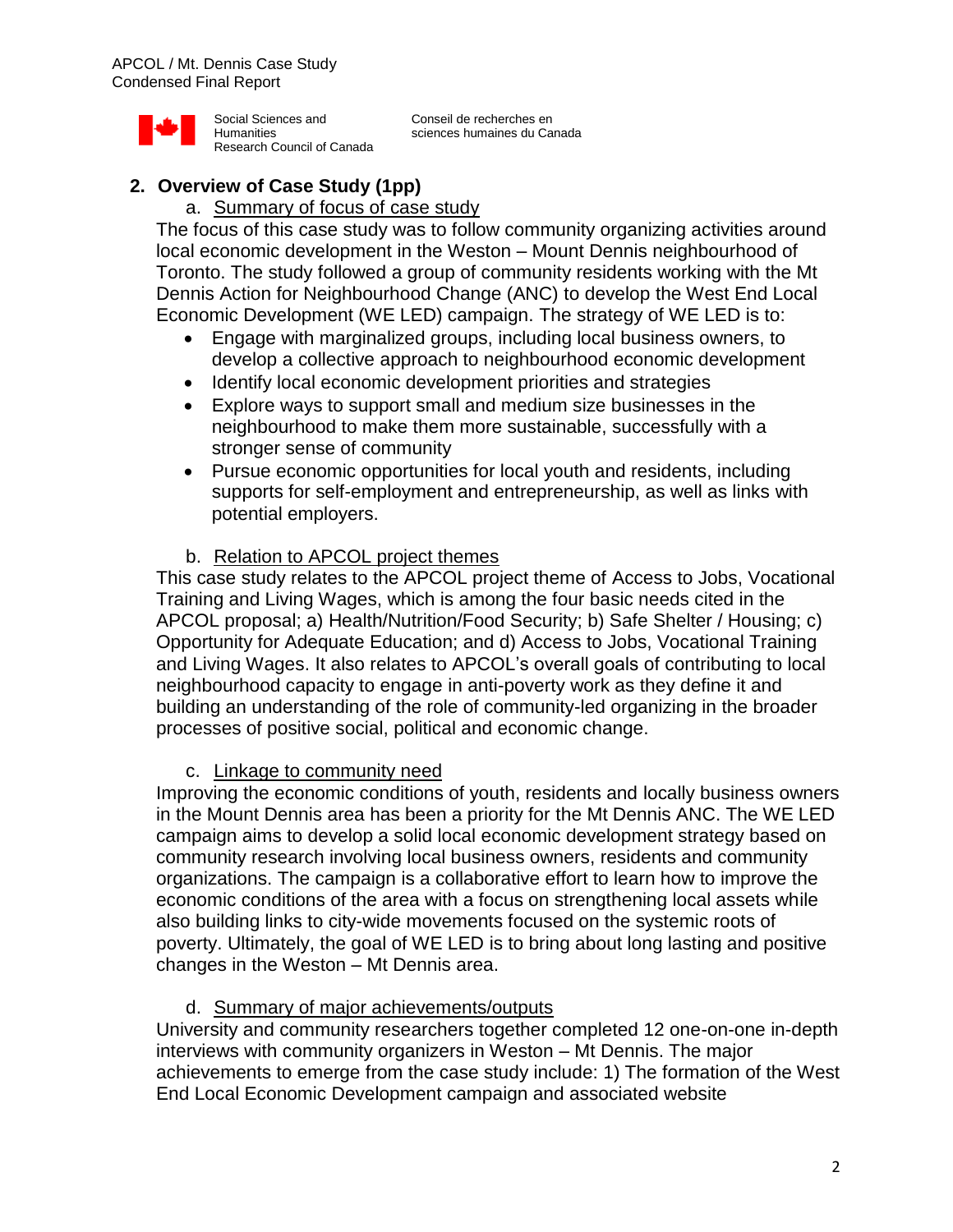

(www.weled.ca); 2) Creation of the [www.shopwestside.ca](http://www.weled.ca)www.shopwestside.ca/) website to provide resources and promotion for local businesses, and; 3) Creation and distribution of the WE LED magazine which features local businesses and commentary on issues of economic development in the neighbourhood.

#### **3. Description of University-Community Research Partnership (1p)**

a. Roles of organizations involved in the case study, their contributions and changes in capacities in relation to APCOL project themes.

This case study involved a collaborative relationship among several organizations, including the Mt Dennis Action for Neighbourhood Change, the City of Toronto, Social Planning Toronto, APCOL, the University of Toronto Commercial Gentrification (CGEN) research project, and the York Youth Coalition (YYC).

One of the most important contributions of ANC and YYC has been their support for the launch of WE LED. Unlike other campaigns that tend to focus on resident engagement, WE LED is unique in that it has successfully engaged local small businesses in its campaign. Organizing local businesses is understood as an important task in improving neighbourhood economic conditions, but it is difficult because business owners are usually preoccupied with their day-to-day operations. Despite this challenge, the WE LED campaign has been able to reach out to business owners. The role of ANC and YYC were crucial in this by leveraging opportunities and resources brought by CGEN and APCOL.

There were three stages involved in the process of developing the WE LED campaign. The first stage was CGEN research activities – business interviews, surveys and follow-up outreach – that were partially the process of community engagement through which community researchers developed their relationships with local business owners. The second stage was the presentation of research findings to a wider community: the first presentation given to the city's Integrated Labour Market Planning Group; and the second presentation given to a wide range of community stakeholders at the community forum organized by WE LED. These events allowed WE LED to present information, and to develop trust and build relationships with local business owners, which other stakeholders involved in economic development in the area lack. Third, WE LED's production and dissemination of communications materials such as a magazine and website have further assisted this effort to solidify its presence among many other stakeholders. Each of these stages have contributed to situating WE LED, ANC and YYC in a critical position in the neighbourhood so that other stakeholders, such as city planners and elected representatives, cannot simply dismiss WE LED's organizing efforts.

#### **4. Financial summary (2pp)**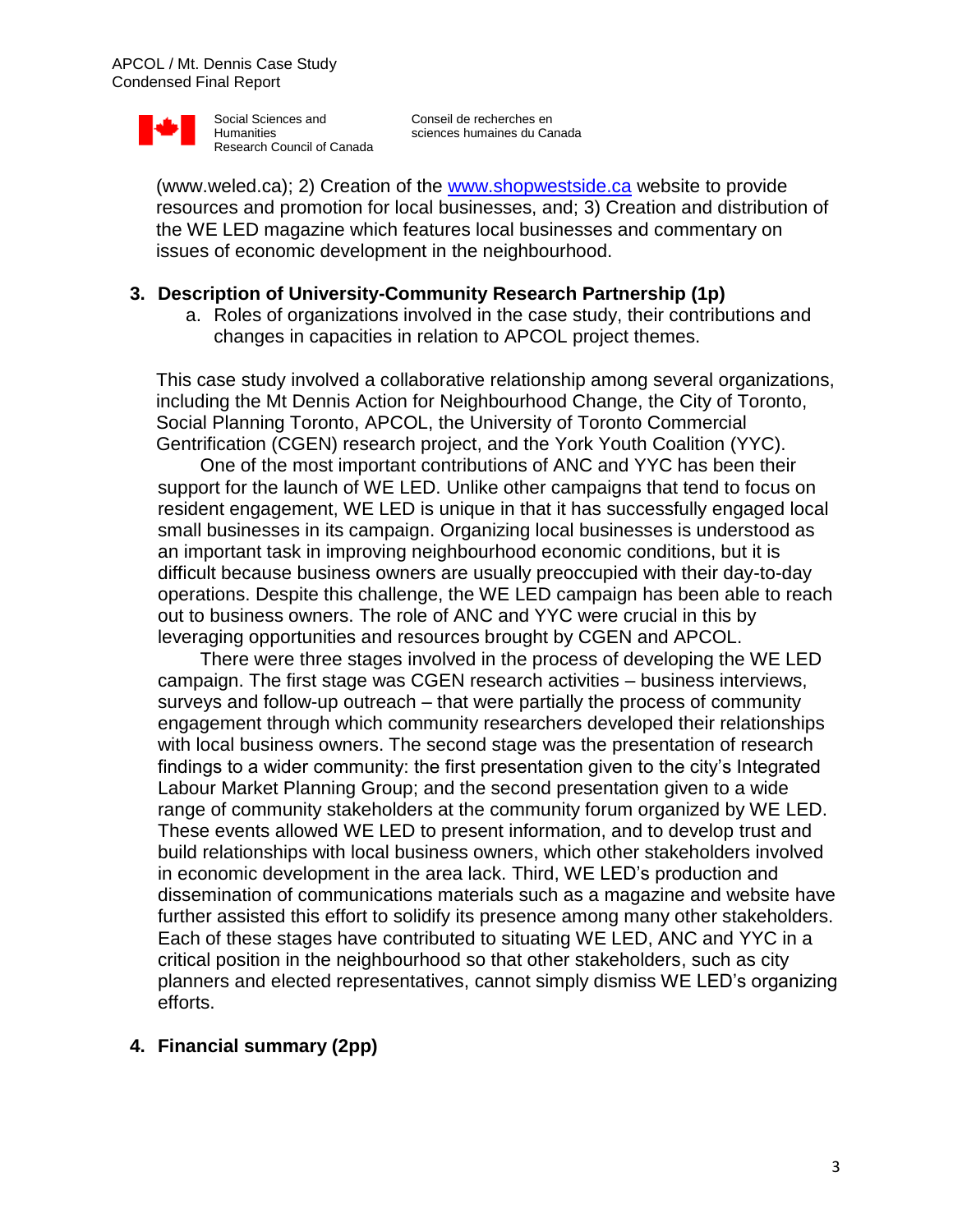

a. Final copy of case study budget/expenditures including brief notes of explanation where revisions were made to approved original budget document. **{Not Included in Condensed Final Report}**

# **5. Summary of Work Plan & Case Study Outputs (3pp)**

a. Final copy of case study work plan document including brief notes of explanation where revisions were made to approved original work plan document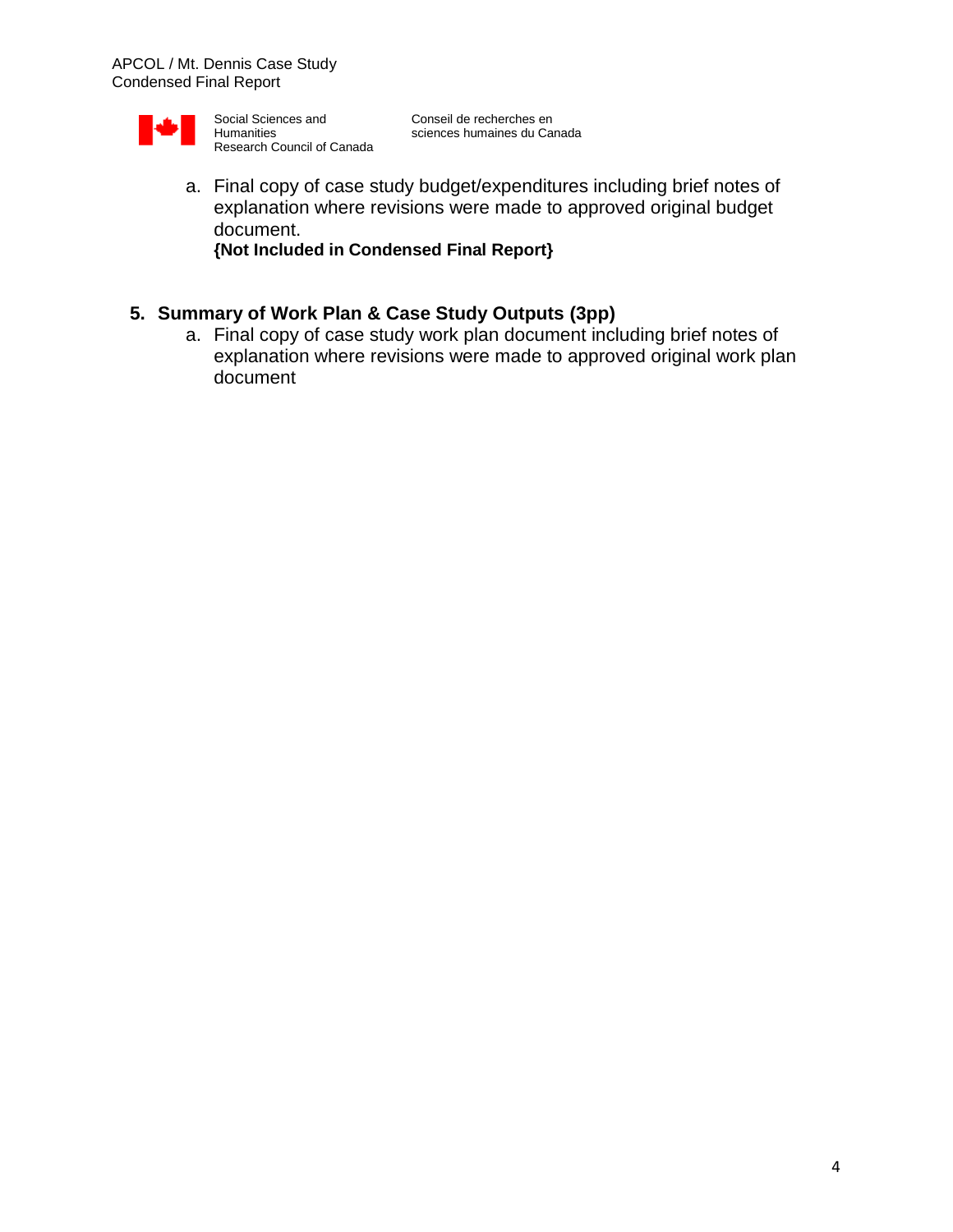

# **Mount Dennis APCOL Case Study Project Plan** (October 15, 2011)

## **OVERVIEW**

#### **FOCUS:**

Economic Development Concerns as it relates to Youth, Small Business and Emerging Entrepreneurs in the Mount Dennis Area of Toronto

#### **OVERALL PURPOSE:**

To work with and develop local leaders across youth, small businesses, emerging entrepreneurs, and community stakeholders in the Mount Dennis area of Toronto to develop a locally organized response for improved economic development opportunities and strengthen local business.

#### **LEARNING GOALS**

- Learn about the community and its leadership
- Learn about local networks and groups/organizations in the community that may support or inform the work
- Identify issues that affect the success of local business owners
- Identify strategies for local business success and increased economic opportunities

#### **CORE PARTICIPANTS:**

- YYC Youth
- Residents
- Business Owners (Small/Micro Businesses/Home Businesses & emerging **Entrepreneurs**
- BIA representatives

#### **CORE PARTNERS:**

- Social Planning Toronto
- Action for Neighbourhood Change Mt. Dennis
- APCOL Project/OISE
- C-GEN Project/Geography University of Toronto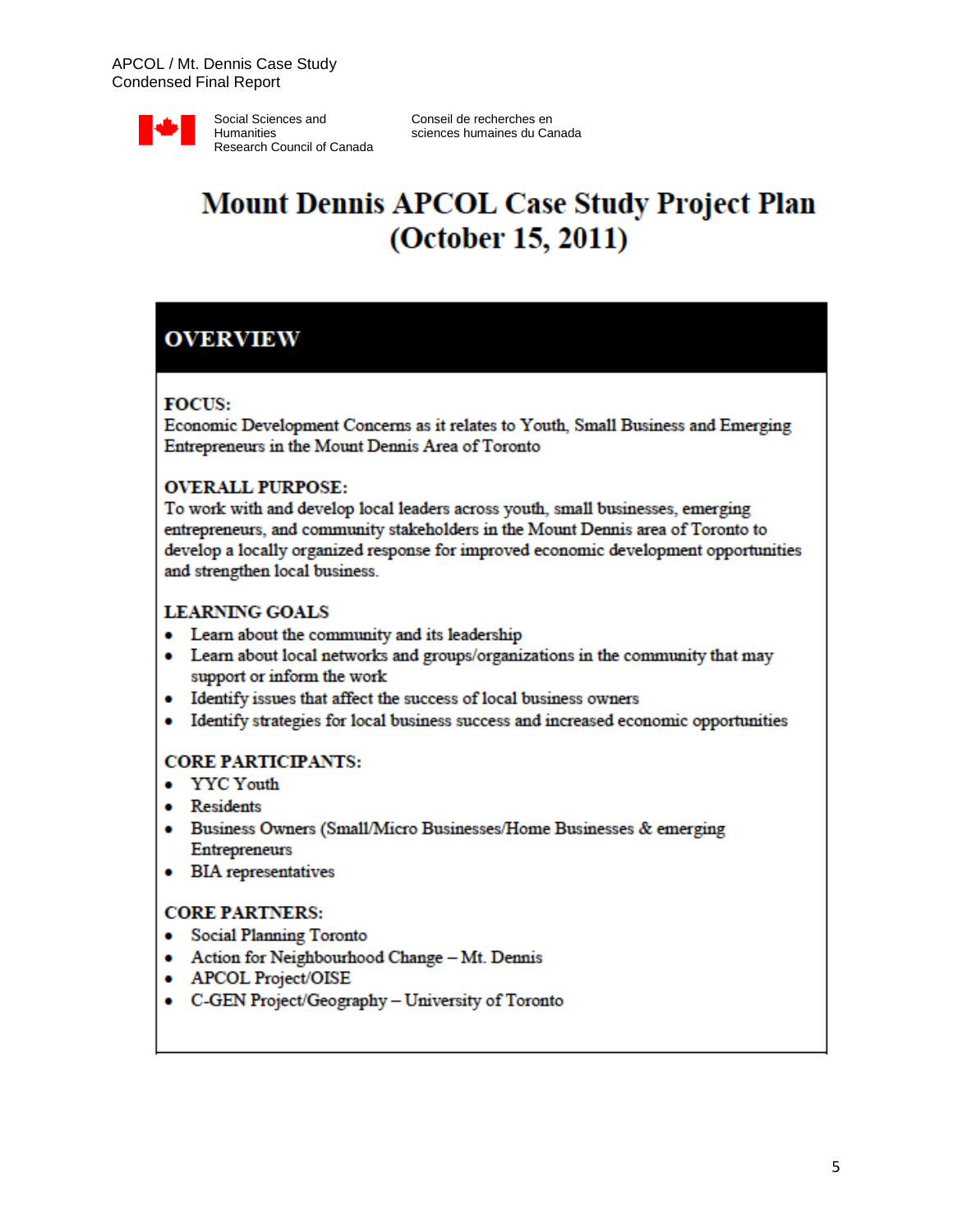

| <b>Objectives</b>                                                            | <b>Tasks</b>                                                                                                                                                                                                                                                                                                                                                                                                                                                                                                                                                                                                                            | <b>Number of</b>                                                                                                                                                                                                                                                                                                        | Timeline/           |  |  |  |
|------------------------------------------------------------------------------|-----------------------------------------------------------------------------------------------------------------------------------------------------------------------------------------------------------------------------------------------------------------------------------------------------------------------------------------------------------------------------------------------------------------------------------------------------------------------------------------------------------------------------------------------------------------------------------------------------------------------------------------|-------------------------------------------------------------------------------------------------------------------------------------------------------------------------------------------------------------------------------------------------------------------------------------------------------------------------|---------------------|--|--|--|
|                                                                              |                                                                                                                                                                                                                                                                                                                                                                                                                                                                                                                                                                                                                                         | events/group                                                                                                                                                                                                                                                                                                            | status              |  |  |  |
|                                                                              |                                                                                                                                                                                                                                                                                                                                                                                                                                                                                                                                                                                                                                         | sessions/time                                                                                                                                                                                                                                                                                                           |                     |  |  |  |
| <b>GOAL 1: Establish Focus,</b><br><b>Planning and Advisory</b><br>Committee |                                                                                                                                                                                                                                                                                                                                                                                                                                                                                                                                                                                                                                         |                                                                                                                                                                                                                                                                                                                         |                     |  |  |  |
| Create Initial Work<br>Plan for the project                                  | Finalize/Revise<br>٠<br>focus of the case                                                                                                                                                                                                                                                                                                                                                                                                                                                                                                                                                                                               | 6 meetings of core                                                                                                                                                                                                                                                                                                      | $May - Oct$<br>2011 |  |  |  |
| with core partners                                                           | study, Work Plan<br>and Budget<br>documents                                                                                                                                                                                                                                                                                                                                                                                                                                                                                                                                                                                             | partners<br>4 meetings of core<br>۰<br>participants                                                                                                                                                                                                                                                                     |                     |  |  |  |
| <b>Establish and</b><br><b>Expand Advisory</b><br>Committee                  | Identify, engage and<br>$\bullet$<br>develop residents,<br>business owners and<br>other community<br>stakeholders wanting<br>to assist with<br>researching local<br>business views and<br>related information<br>This group will<br>constitute an<br>advisory committee<br>for the case study<br>research<br><b>Initial Research</b><br>۰<br><b>Committee members</b><br>include:<br>$ANC - 1$<br>Social Planning -<br>YYC-1<br>Local Business-<br>$Resident-2$<br>$Y$ outh $-2$<br>$APCOL - 2$<br>$C-GEN-2$<br>• Recruit community-<br>based researchers to<br>participate in the<br>research project<br>(number of<br>community-based | 4 meetings of<br>۰<br><b>Advisory Committee</b><br>Recruitment of<br>۰<br>additional<br><b>Committee members</b><br>and animators<br>C-Gen orientation<br>and training session<br>with community-<br>based researchers<br><b>APCOL</b> orientation<br>۰<br>and training session<br>with community-<br>based researchers | Sept-Nov<br>2011    |  |  |  |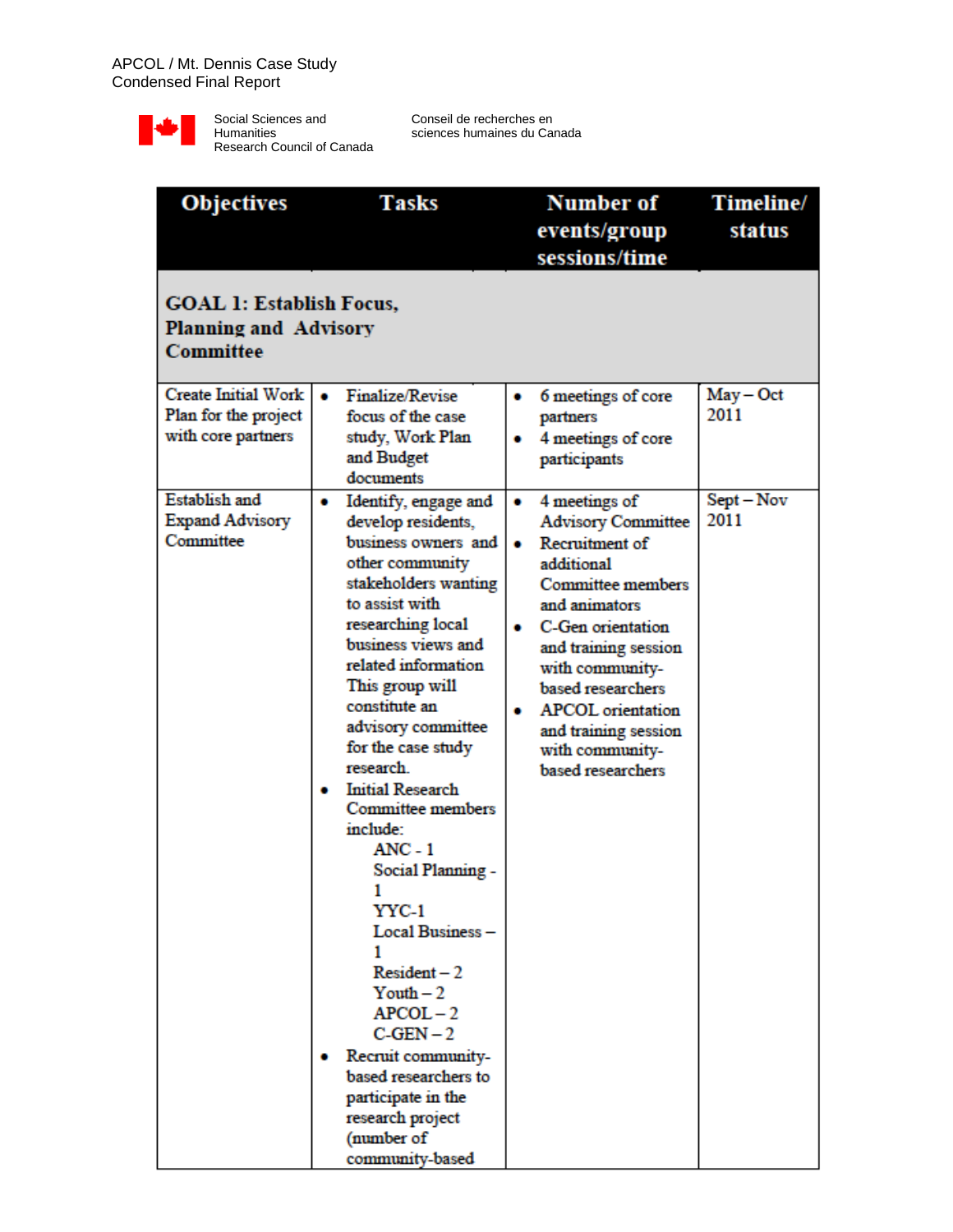

|                                                              | $researchers = 4-8$<br><b>Advisory Committee</b><br>and including<br>community-based<br>researchers to meet<br>with C-GEN and<br><b>APCOL</b> researchers<br>for orientation.<br>training in research<br>and planning.                                                                                                                                                                                                                                                                                     |                                                                                                                                                                                                                                                                                                                                                                                                                                                                                                                                                                                                                                                                                             |                          |  |  |  |
|--------------------------------------------------------------|------------------------------------------------------------------------------------------------------------------------------------------------------------------------------------------------------------------------------------------------------------------------------------------------------------------------------------------------------------------------------------------------------------------------------------------------------------------------------------------------------------|---------------------------------------------------------------------------------------------------------------------------------------------------------------------------------------------------------------------------------------------------------------------------------------------------------------------------------------------------------------------------------------------------------------------------------------------------------------------------------------------------------------------------------------------------------------------------------------------------------------------------------------------------------------------------------------------|--------------------------|--|--|--|
| <b>Goal 2: Conduct Research and</b><br><b>Share Findings</b> |                                                                                                                                                                                                                                                                                                                                                                                                                                                                                                            |                                                                                                                                                                                                                                                                                                                                                                                                                                                                                                                                                                                                                                                                                             |                          |  |  |  |
| <b>Conduct Research</b>                                      | Complete C-GEN<br>۰<br>business interviews<br>carried out by C-<br><b>GEN RAs and</b><br>community-based<br>researchers.<br>Complete APCOL<br>key community<br>informant<br>interviews, revise<br>interview<br>instrument, and<br>complete interviews<br>with community<br>residents by APCOL<br>RAs and<br>community-based<br>researchers.<br>Community-based<br>researchers and/or<br><b>Advisory Committee</b><br>members to act as<br>liaisons with<br>community residents<br>arranging<br>interviews. | C-GEN interviews<br>۰<br>3-6 consultation<br>۰<br>meetings with<br><b>Advisory Committee</b><br>concerning<br>interpretation of<br>results and ongoing<br>C-GEN research<br>information need<br>requests of the<br>committee<br><b>APCOL</b> interviews<br>3-6 consultation<br>۰<br>meetings with<br><b>Advisory Committee</b><br>concerning<br>interpretation of<br>results and ongoing<br>C-GEN research<br>information need<br>requests of the<br>committee<br>2 C-GEN and<br><b>APCOL RA</b><br>meetings to share<br>findings<br>2 presentation of<br>findings meetings<br>between C-GEN.<br><b>APCOL</b> researchers<br>and Advisory<br>Committee<br>(December 2001;<br>February 2012) | Sept 2011-<br>March 2012 |  |  |  |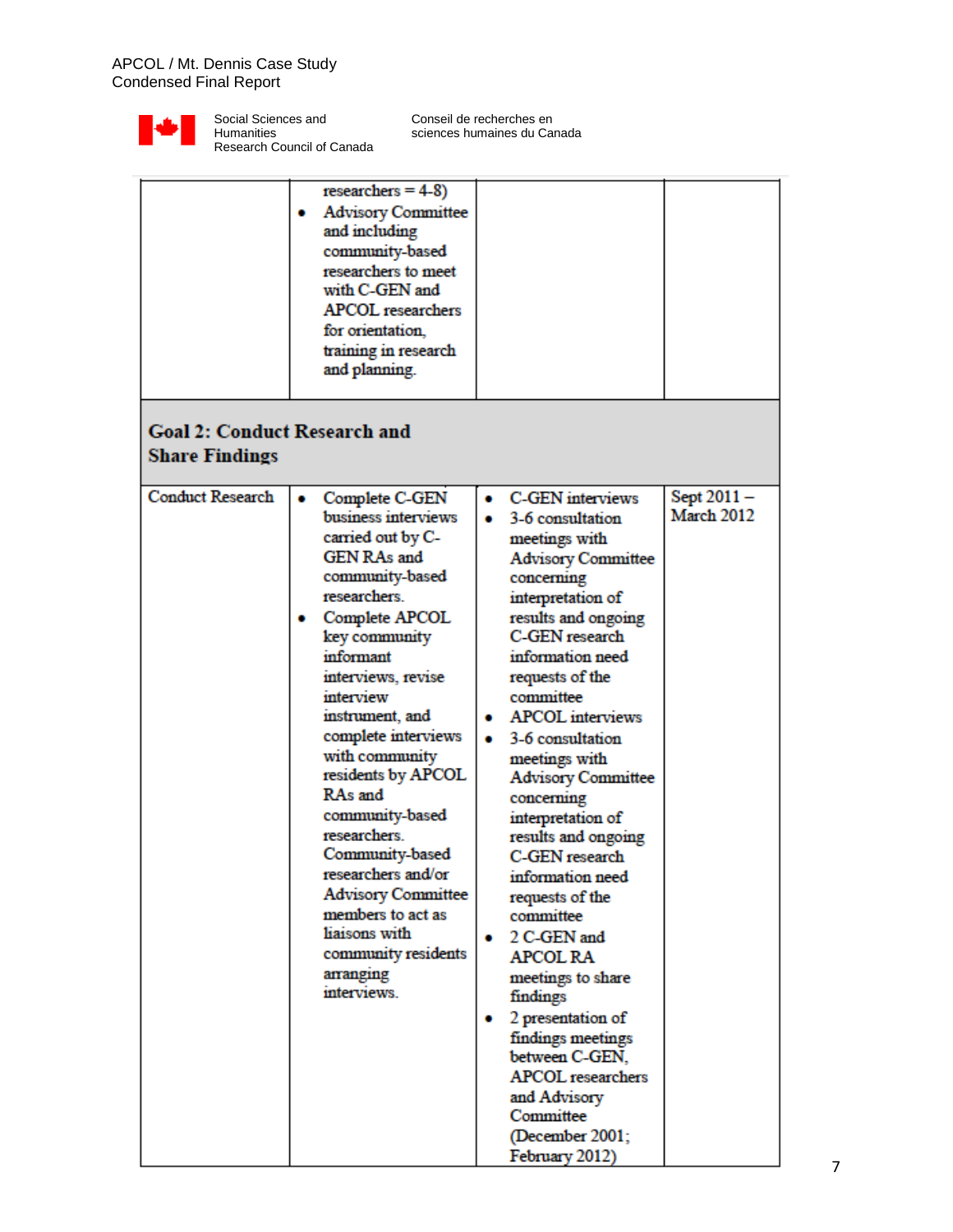

l,

Social Sciences and Humanities Research Council of Canada

| Present findings to<br>community and<br>stakeholders                | Hold public<br>۰<br>meeting/forum for<br>Advisory<br>Committee,<br>community-based<br>researchers, C-GEN<br>and APCOL<br>researchers to<br>present findings<br>Preparation by<br>۰<br>APCOL. C-GEN<br>and Advisory<br><b>Committee leaders</b><br>of first publication                                                                                                                               | Dates to be<br>٠<br>determined between<br>February and May<br>2012                                                                                                                                                                                                                                                                                                       | Feb to May<br>2012    |  |  |  |
|---------------------------------------------------------------------|------------------------------------------------------------------------------------------------------------------------------------------------------------------------------------------------------------------------------------------------------------------------------------------------------------------------------------------------------------------------------------------------------|--------------------------------------------------------------------------------------------------------------------------------------------------------------------------------------------------------------------------------------------------------------------------------------------------------------------------------------------------------------------------|-----------------------|--|--|--|
| Determine next<br>steps                                             | of project reporting<br>key findings in<br><b>APCOL</b> newsletter<br>Review findings and<br>۰<br>feedback from<br>public forums to<br>determine strategies<br>for moving forward<br>on research focus<br>and purposes                                                                                                                                                                               | 3 meetings of<br>۰<br><b>Advisory Committee</b><br>with support of C-<br><b>GEN and APCOL</b><br>reseachers                                                                                                                                                                                                                                                              | March to June<br>2012 |  |  |  |
| Goal 3: Case Study Evaluation &<br><b>Completion</b>                |                                                                                                                                                                                                                                                                                                                                                                                                      |                                                                                                                                                                                                                                                                                                                                                                          |                       |  |  |  |
| Case Study<br>Completion and<br>Final Outputs &<br>Responsibilities | <b>REQUIRED</b><br><b>OUTPUTS:</b><br>Collective<br>evaluation of project<br>[Lead<br><b>Responsibility:</b><br><b>Advisory</b><br><b>Committee plus all</b><br>core participants<br>and partners]<br>Organize and<br>۰<br>conduct a<br>business/community<br>exercise to develop<br>priorities/visioning<br>and local business<br>success strategies<br>[Lead<br><b>Responsibility:</b><br>Advisory | 1 project evaluation<br>۰<br>meeting<br>Ongoing<br>consultation of<br><b>Advisory Committee</b><br>to prepare assigned<br>outputs<br>Ongoing<br>consultation as<br>needed of C-GEN<br>and APCOL<br>researchers to<br>prepare assigned<br>outputs<br>Ongoing<br>٠<br>consultation between<br>Rankin.<br>Sawchuk/Chamberla<br>in/Oldynski and<br><b>Advisory Committee</b> | May to<br>August 2012 |  |  |  |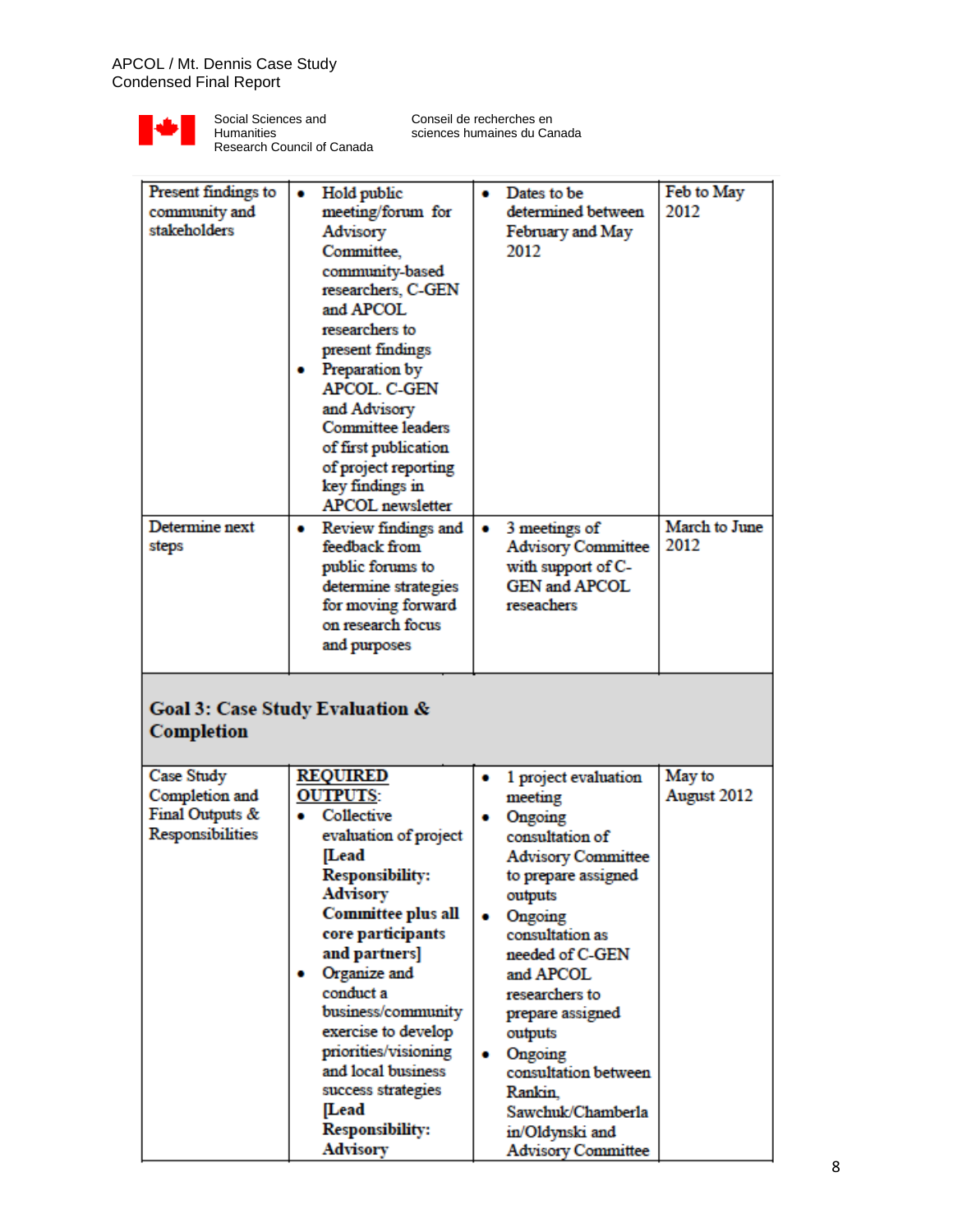

|  | <b>Committee</b>        | lead to prepare final |  |
|--|-------------------------|-----------------------|--|
|  | Write/Develop           | project report        |  |
|  | strategy moving         |                       |  |
|  | forward for info        |                       |  |
|  | gained from             |                       |  |
|  | research, community     |                       |  |
|  | forums and              |                       |  |
|  |                         |                       |  |
|  | community priority      |                       |  |
|  | setting/visioning       |                       |  |
|  | exercise. [Lead         |                       |  |
|  | <b>Responsibility:</b>  |                       |  |
|  | <b>Advisory</b>         |                       |  |
|  | <b>Committee]</b>       |                       |  |
|  | Implement an online     |                       |  |
|  | communication           |                       |  |
|  | strategy (i.e., Blogs,  |                       |  |
|  | Facebook, Website)      |                       |  |
|  | that creates            |                       |  |
|  | opportunities for       |                       |  |
|  | businesses and          |                       |  |
|  | residents [Lead         |                       |  |
|  | <b>Responsibility:</b>  |                       |  |
|  | <b>Advisory</b>         |                       |  |
|  | <b>Committee</b>        |                       |  |
|  | Consultation with       |                       |  |
|  | <b>APCOL Arts and</b>   |                       |  |
|  | Popular Education       |                       |  |
|  | Committee to            |                       |  |
|  | consider how arts       |                       |  |
|  | and culture can be      |                       |  |
|  | used to disseminate     |                       |  |
|  |                         |                       |  |
|  | findings and            |                       |  |
|  | experiences to other    |                       |  |
|  | communities [Lead       |                       |  |
|  | <b>Responsibility:</b>  |                       |  |
|  | Advisory                |                       |  |
|  | <b>Committee]</b>       |                       |  |
|  | Prepare refereed        |                       |  |
|  | academic research       |                       |  |
|  | article [Lead           |                       |  |
|  | <b>Responsibility:</b>  |                       |  |
|  | <b>Rankin with</b>      |                       |  |
|  | Sawchuk as              |                       |  |
|  | necessary]              |                       |  |
|  | Prepare and             |                       |  |
|  | submission of           |                       |  |
|  | <b>APCOL Final Case</b> |                       |  |
|  | Study Report based      |                       |  |
|  | on template             |                       |  |
|  | provided by APCOL       |                       |  |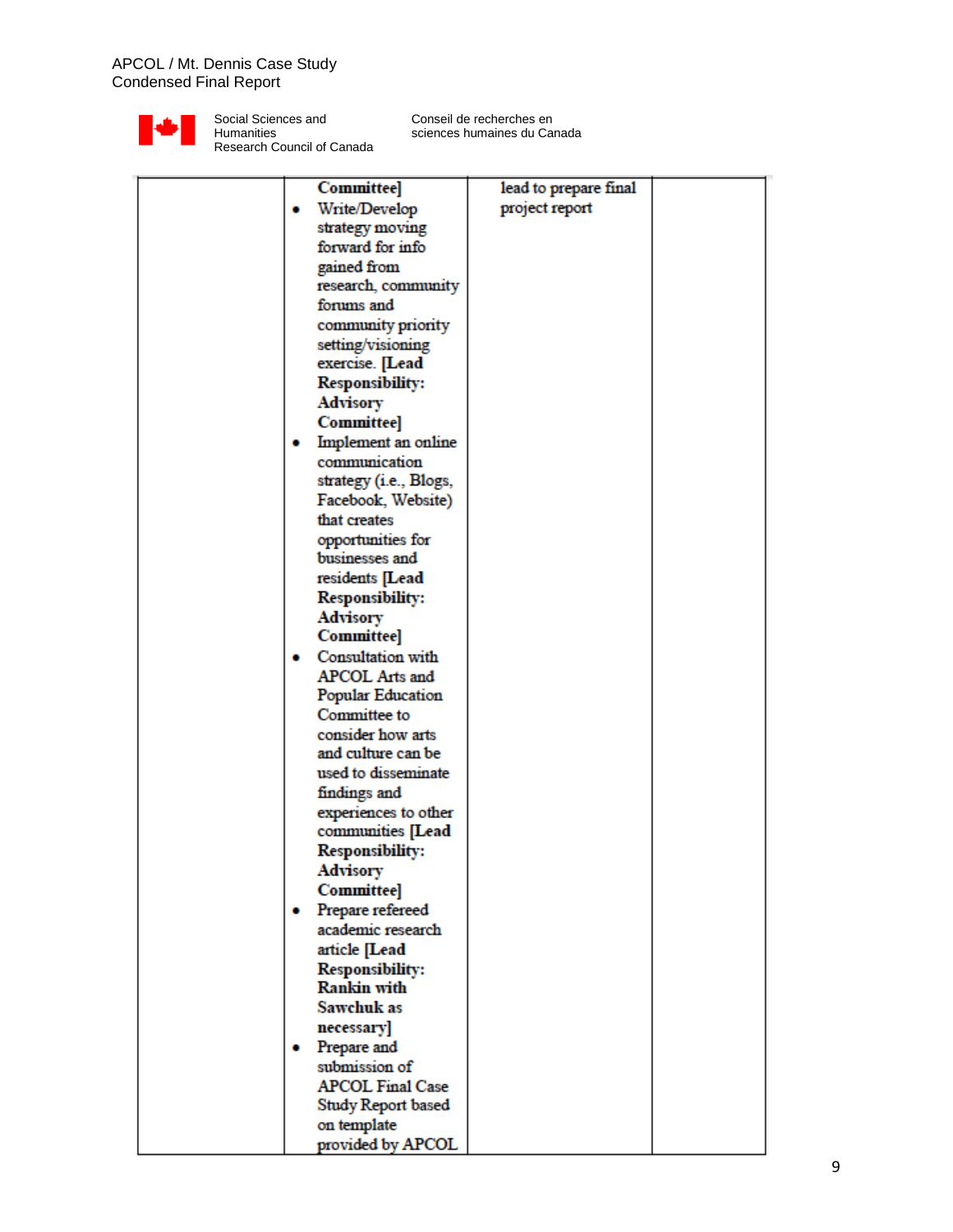

b. Training, skills development: community organization and community members (list names of all people involved and the capacity in which they participated)

Throughout the development of WE LED, community residents worked closely with university researchers to develop the roles of community researchers and organizers. While some roles were more formalized, such as the paid full-time staff at the ANC, other roles were less formalized but particularly critical to the development of the campaign, such as the paid part-time community organizers. Most of the following WE LED members attended the bi-weekly organizing meetings held at the Mt Dennis ANC as well as the initial interview training and WE LED campaign planning sessions (listed under 'events').

#### **Facilitator:**

Cutty Duncan (Mt Dennis ANC)

#### **Participants:**

Sara Abdo (Mt Dennis ANC) Natalia Khabarova (Mt Dennis ANC) Shadya Yasin (York Youth Coalition) Omar Francis (York Youth Coalition) Kurt Strachan (Community Organizer) Sojica John (Community Organizer) Dr. Gail Matthews (Community Organizer) Shane McLeod (Community Organizer) Ayana Francis (Community Organizer) Michael Miller (Community Organizer) Fatma Yasin (Community Organizer) Erin Oldynski (University Researcher) Thomas Saczkowski (University Researcher) Julie Chamberlain (University Researcher) Kuni Kamikazi (University Researcher) Heather McLean (University Researcher)

- c. Events (including dates, location, number of attendees)
- 1. Interview Techniques Training. November 1, 2012 at Mt Dennis ANC. 8 participants.
- 2. WE LED Discussion and Campaign Planning for 2012. December 13, 2012 at Mt Dennis ANC. 12 participants.
- 3. CGEN presentation to Integrated Labour Market Group. February 29, 2012 at York Humber Employment & Social Services, 605 Rogers Rd. Approximately 25 participants.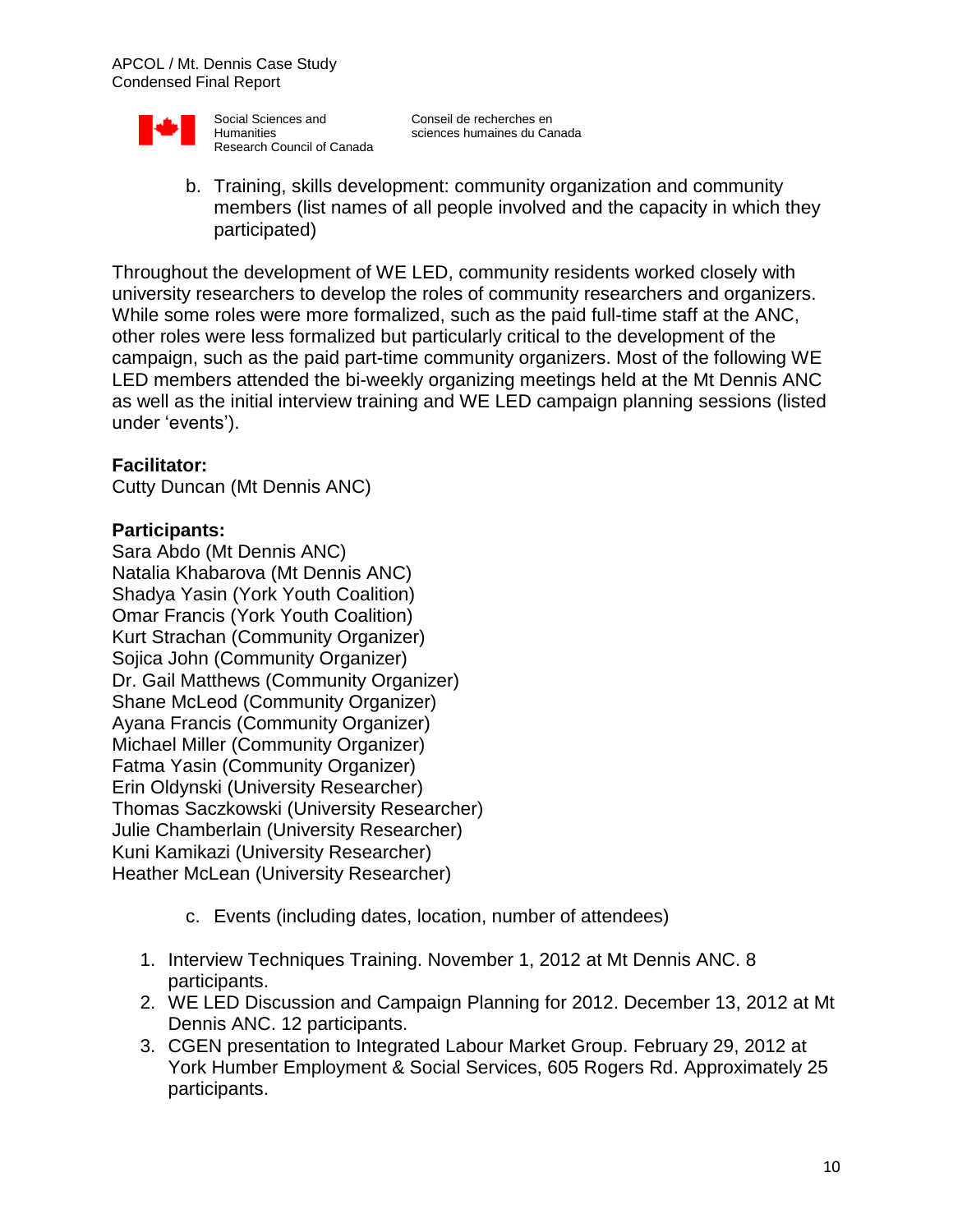

- 4. "Re)defining 'Anti-Poverty Activism' in Weston-Mount Dennis: Discourse, Power, and the Subject" Presentation by Erin Oldynski at the Dean's Graduate Student Research Conference, University of Toronto. March 22, 2012. Approximately 15 participants.
- 5. CGEN presentation at WE LED event. April 18, 2012 at Shilla Dynasty Korean Japanese Restaurant, 1161 Weston Rd. Approximately 40 participants.
- 6. "Storytelling as a Transformative Project in Equitable Community Development," Presentation by Erin Oldynski at the Sociology and Equity Studies in Education Student Conference, University of Toronto. April 21, 2012. Approximately 25 participants.
	- d. Written outputs (titles, authors, length, date)
- 1. Abdo, Sara, "Future Projects," *WE LED News,* Issue 1, Spring 2012; *(370 words)*
- 2. Abdo, Sara, "State of Business on Weston Mt Dennis," *WE LED News,* Issue 1, Spring 2012; *(400 words)*
- 3. Duncan, Cutty, "Think Economic Development," *WE LED News,* Issue 1, Spring 2012; *(262 words)*
- 4. Francis, Ayana, "Eastern Décor," *WE LED News,* Issue 1, Spring 2012; *(183 words)*
- 5. Francis, Ayana, "Kaneshi Market," *WE LED News,* Issue 1, Spring 2012; *(269 words)*
- 6. Francis, Ayana, "L&S Health Care Inc.," *WE LED News,* Issue 1, Spring 2012; *(385 words)*
- 7. Francis, Ayana, "New Era Hair Studio," *WE LED News,* Issue 1, Spring 2012; *(240 words)*
- 8. McLean, Heather, "Major Development in Mount Dennis & Weston Road," *WE LED News,* Issue 1, Spring 2012; *(942 words)*
- 9. Oldynski, Erin, "Storytelling as a Transformative Project in Equitable Community Development," *Presented at the Sociology and Equity Studies in Education Student Conference*. Toronto, Ontario. April 21, 2012; *(5,585 words)*
- 10.Oldynski, Erin, "(Re)defining 'Anti-Poverty Activism' in Weston-Mount Dennis: Discourse, Power, and the Subject," *Presented at the Dean's Graduate Student Research Conference*. Toronto, Ontario. March 22, 2012; *(3,278 words)*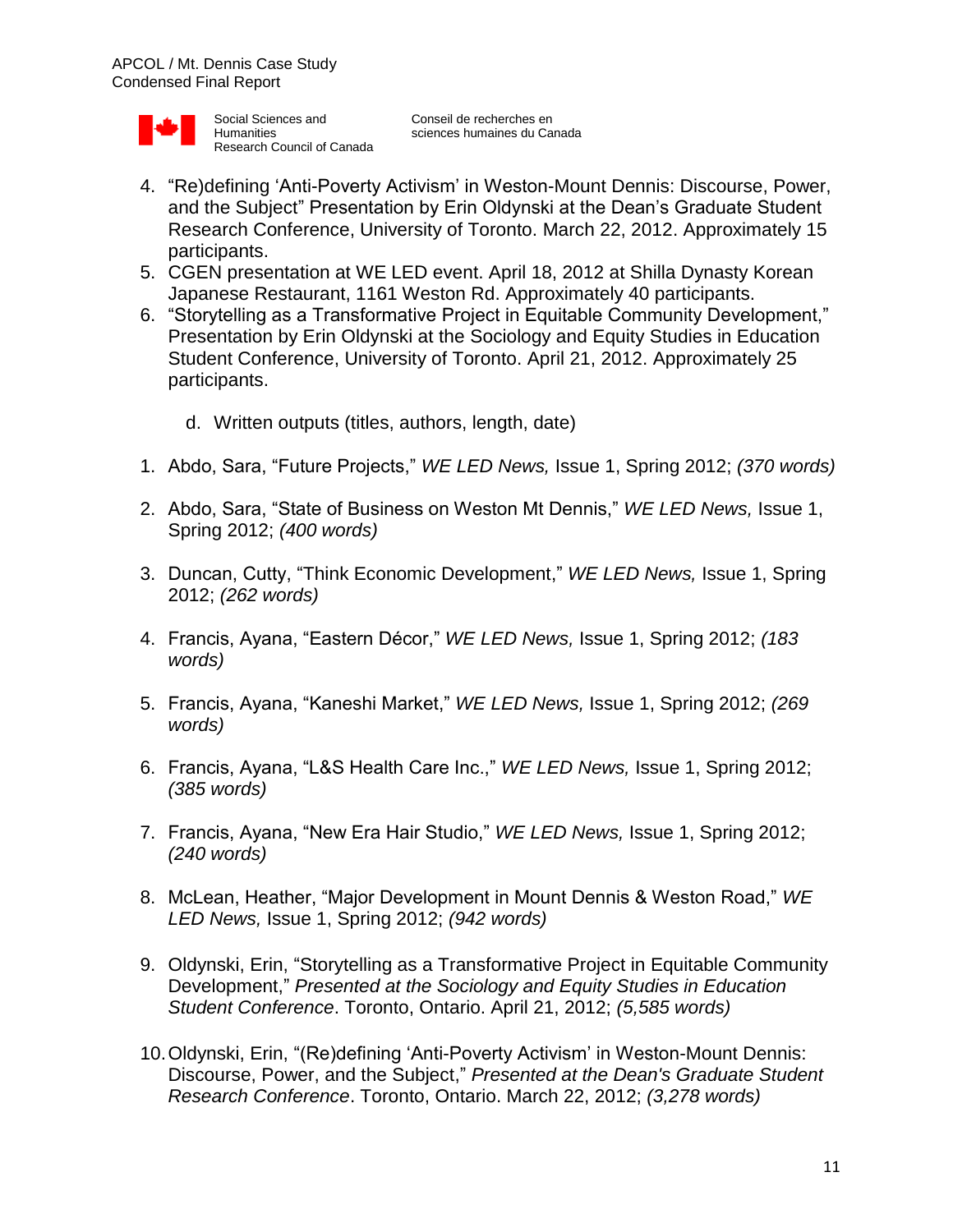

e. Summary of changes in community and/or community partner capacity for anti-poverty activism

Throughout these research and organizing activities, both community researchers and ANC/YYC have increased their capacity to respond to issues around gentrification. There were not many formally structured capacity building opportunities previous to the formation of WE LED, but ANC created opportunities and space where much informal and mutual learning took place. In particular, changes in individual community researchers and their relationship with the term 'gentrification' have been significant, and this changing understanding about gentrification is continually informing their organizing strategies and efforts. At the same time, many residents have also commented on the complexity of organizing around the issue of gentrification and positioning their campaign in a context of competing visions put forward by various stakeholders.

#### **6. Research Findings (8pp)**

a. Summary of academic and policy research literature relevant to the concerns of the case study;

Throughout the development of this case study, community residents and business owners have come together to formally organize under the banner of WE LED in a powerful way that demands recognition from elected officials. Individually, community residents have little power to influence economic development, but as a collective brought together by shared experiences of poverty and displacement, the group gains political and social leverage. In *The social space of gentrification in Toronto's Downtown West* Mazer and Rankin propose that exploring how marginalized people experience "neighbourhood upgrading" allows for an analysis that is based on the everyday life of capitalism (2011). Mazer and Rankin argue that pairing such an analysis with Henri Lefebvre's framing of 'right to the city' allows for the posing of basic but transformative questions such as: What is the city for? Who gets to live here? Who decides and how? (2011). According to Lefebvre, 'right to the city' refers to an embedded moral claim to the right to the city that can be found by starting from the experiences of those at the greatest risk of displacement (1991). Such a claim includes not only the physical space where people live but the system of signs and symbols that manifest in such social spaces as political practice, struggle, and desire (1991). In the case of Weston – Mt Dennis, this concept is useful for thinking about the ways in which community members have the right to not only remain in their neighbourhood but to also influence and improve their neighbourhood (Hartman et al, 1982).

Familiarity with the policies that contributed to the development of Toronto "priority neighbourhoods" such as Weston – Mt Dennis is also useful for understanding the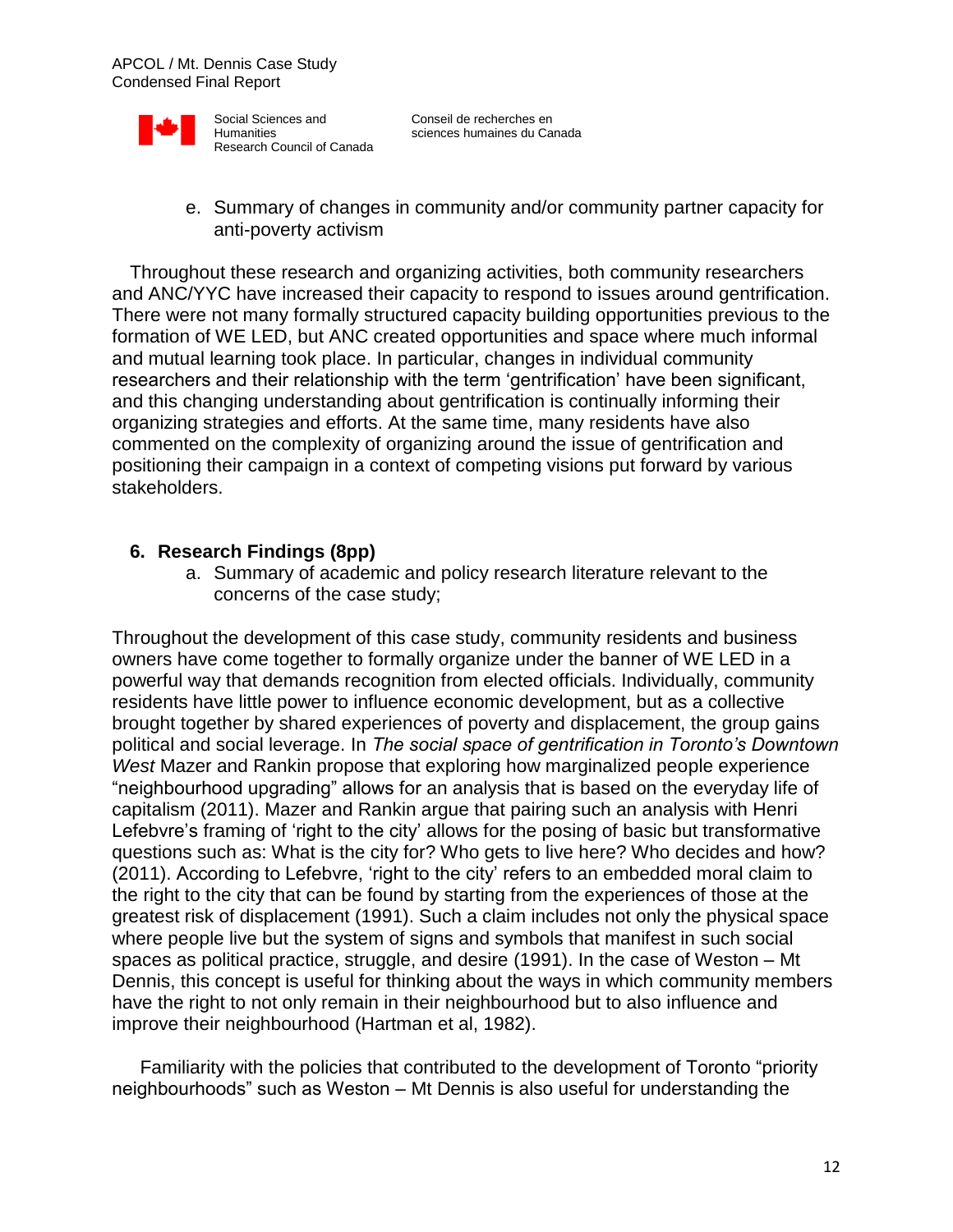

Conseil de recherches en sciences humaines du Canada

political ideology that underpins such community labelling. In developing priority neighbourhoods, representatives from the private, public, and labour sectors in Toronto first came together to create the report *Strong Neighbourhoods: A Call to Action.* This report was a response to a number of pressing social issues, including more families living in poverty than ever before, poverty being geographically concentrated, severe income polarization, decreasing income support services, and social services not keeping pace with changing demographics (2005). A close reading of the report finds that the discussion of these social issues uses the discourse that "Strong Neighbourhoods Matter" and employs the following supporting arguments to justify this claim:

- Without preventative support to improve outcomes in these areas individuals live with reduced opportunities, and society as a whole must pay for more expensive remedial services to address the situation (13).
- Ensuring our neighbourhoods are healthy and provide a good quality of life is crucial to Toronto's continued success and prosperity (13);
- Single parents on social assistance who were offered a package of services that included child care and recreation for their children, employment training, and visits by a public nurse, were more likely to leave welfare for work than those left to fend for themselves (14), and;
- "Only cities that become home to innovation and inclusion will rise to the top in the global age. The diversity of the city will not drive innovation if those who are different or poor find themselves increasingly marginalized" (quoting Neil Bradford, 14).

Throughout the report a neo-liberal ideology underpins each of the arguments used to support the claim that "strong neighbourhoods matter." Such ideology calls for an increased role of the private sector in public infrastructure development, and frames those who live in poverty as marginal, vulnerable, and as an unfair burden to the health care and social welfare system. This neo-liberal framing and understanding of people living in poverty at socially deviant has had devastating consequences for particular business owners in Weston – Mt Dennis. For example, earlier this year the Weston Business Improvement Association (BIA) decided to set up chairs and tables in front of minority owned businesses in a way that blocks garbage collection and foot traffic to their stores, without first consulting or notifying the business owners. The patio furniture was installed in a location that would benefit the weekly farmer's market which services middle and upper class out-of-town visitors, at the expense of locally owned businesses which service lower and working class community residents. One particularly affected local business owner placed a sign in his window that read, "Weston BIA killed my business". His shop has since closed down. Such instances raise important questions about who benefits from "priority neighbourhood" designation, and who suffers as a result.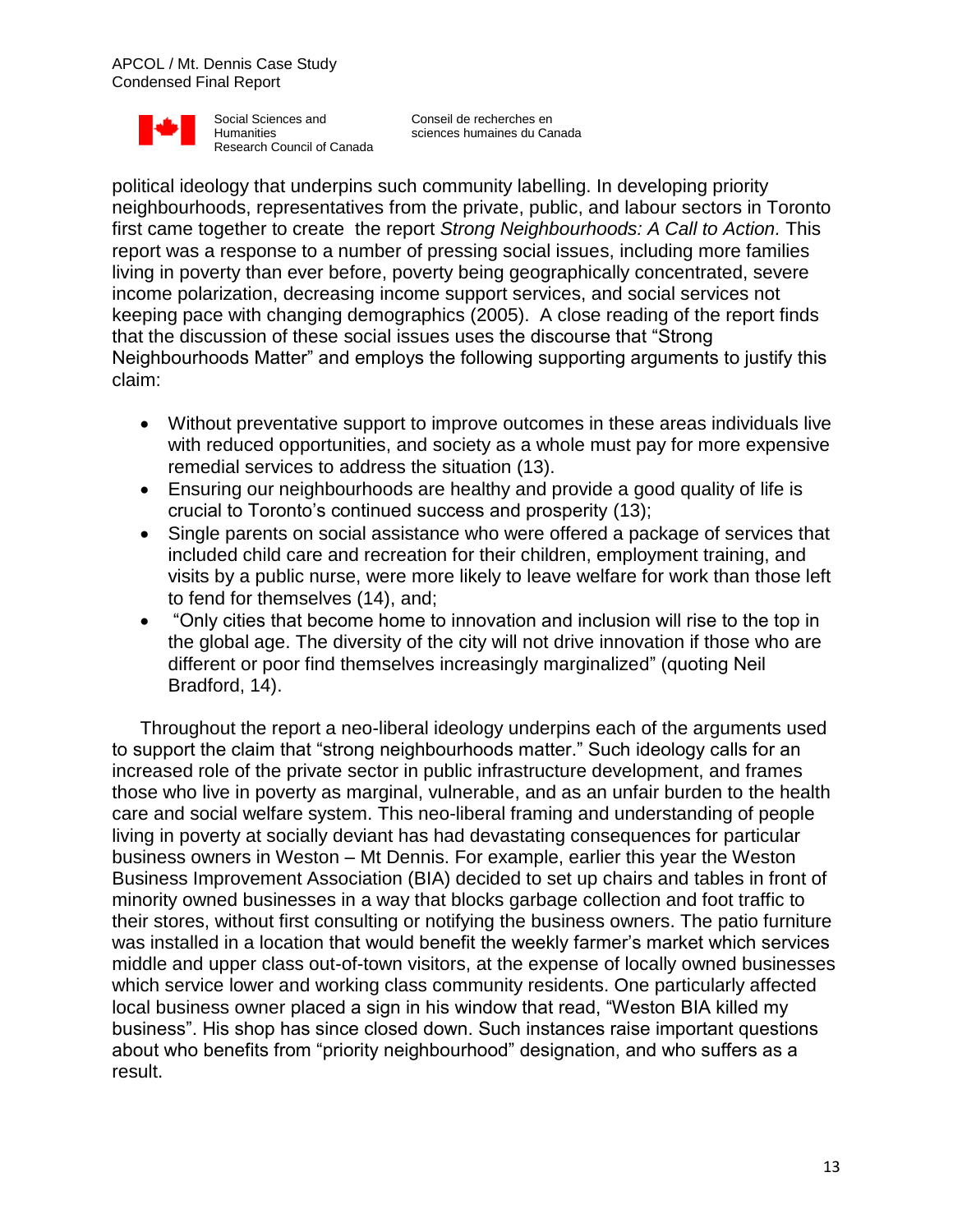Conseil de recherches en sciences humaines du Canada

Economic development organizations such as the BIA have been examined by many scholars. Maia Green argues throughout her work "Representing Poverty and Attacking Representations" that development institutions emphasize the relative powerlessness of impoverished communities and by implication, the power of various groups over them "to recognize and define them, and to determine when poverty matters" (2006). In the case of Weston-Mt Dennis, most businesses interviewed as part of the Commercial Gentrification project were not aware of current development efforts in the neighbourhood, the activities of the Weston BIA, or even that Mt. Dennis has been designated as a "priority neighbourhood". As Green discusses throughout her work, "Making poverty the object of analysis abstracts poverty from people and obscures the processes that make certain people subject to its effects" (2006). Within this framing, the rich and processes of wealth creation remain safely out of focus, with the agenda focusing instead on eliminating what has been labelled as deviant. For example, safely out of focus is the discussion of how poverty is highly racialized in Toronto, and how the racialization of poverty is tied to discriminatory immigration polices and demands for a low-wage work force in Canada. Particularly in Toronto, communities of colour experience ongoing, disproportionate levels of poverty and are more likely to have related problems such as poor health, lower education, and fewer job opportunities than those from European backgrounds. Racialized communities experience individual and systemic racism which means that they are less likely get jobs when equally qualified and are likely to earn less than those with white skin privilege. Systemic racism also means that communities of colour are more likely to live and work in poor conditions, have less access to healthcare and social services, and be victims of police violence. A few statistics from the Colour of Poverty (2007) point to how poverty disproportionately affects communities of colour:

- Racialized (non-European) families in Toronto make up 37% of all families, but account for 59% of poor families;
- Between 1980 and 2000, while the poverty rate for non-racialized (European heritage) communities in Toronto fell by 28%, the poverty among racialized communities rose by 361%; and
- 32% of children in racialized families and 47% of children in recent immigrant families in Ontario live in poverty.

It is evident that poverty in Toronto is racialized and that the dominant discourse shaping economic development policy does not address this in a productive way. For Weston – Mt Dennis, this has led to the creation of spaces for resistance and collective action, particularly under the name of WE LED. The Mt Dennis Network is another community driven organization in the area to have developed its own strategy for local economic development. For the Mt Dennis Network, such a strategy involves negotiating for a "community benefits agreement" with the industrially zoned Kodak lands of Weston – Mt Dennis which would guarantee jobs for local residents at the soon to be constructed Metrolinx maintenance and storage facility for the Eglinton light rail transit system. If the labelling of a priority neighbourhood indicates that its residents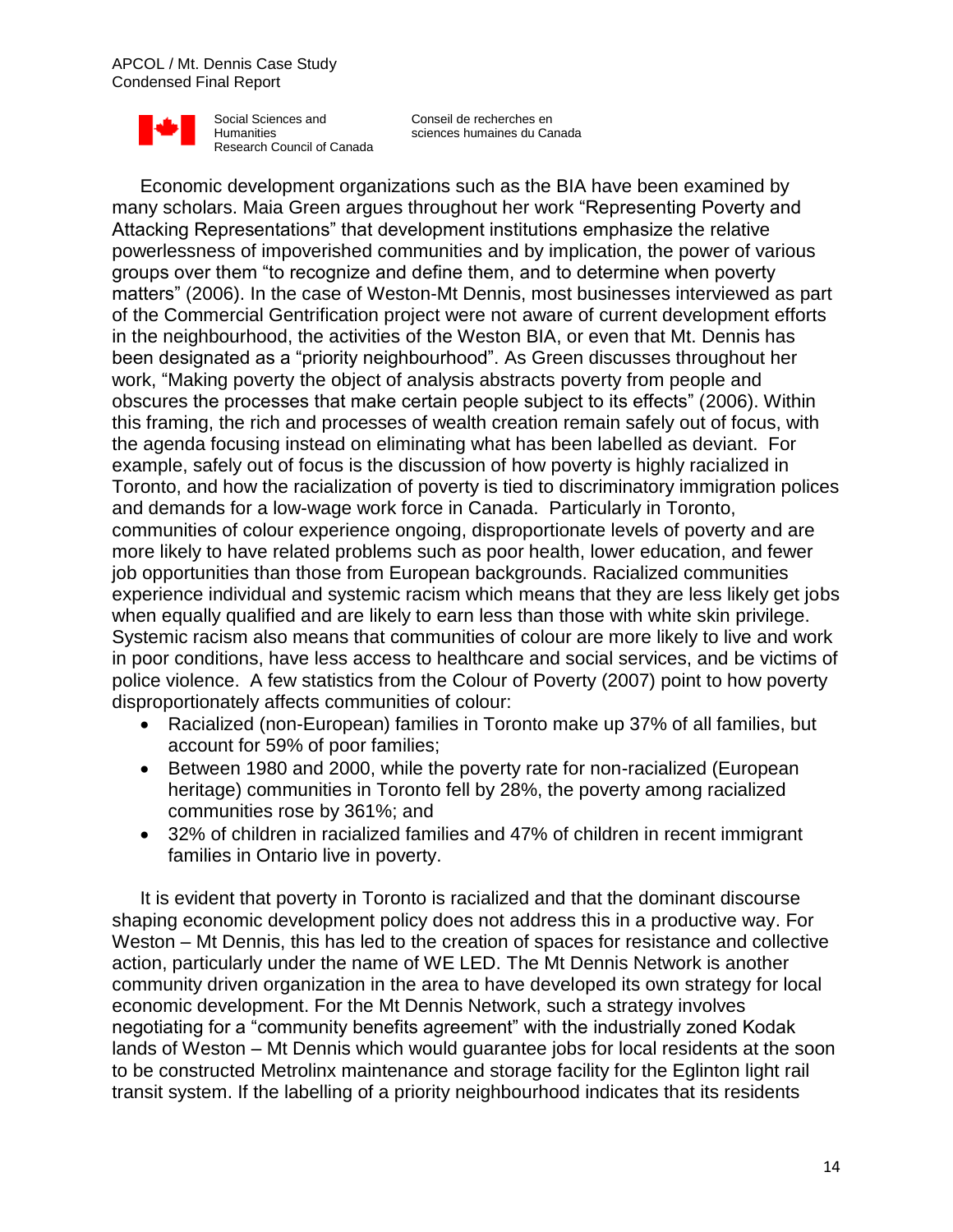

Conseil de recherches en sciences humaines du Canada

must be a priority in economic development efforts, and not merely displaced for wealthier residents to move into the neighbourhood, then such construction projects must create jobs that prioritize hiring local residents. Similarly, the locally situated Irving Tissue manufacturing plant – which currently employs not a single local resident – must prioritize hiring local labour if economic development in Weston – Mt Dennis is to truly benefit existing local residents.

b. Summary of initial data analysis;

Throughout the APCOL interviews with community organizers and residents there was a recurring theme of rejecting the label "anti-poverty activist". Specifically, discussions often touched on the idea that the WE LED campaign must start from building capacities and relationships locally, rather than following a model-driven approach. An interview with one community organizer addressed the role of various social actors involved in poverty discourse and the political positions of these actors.

*I think actually I should say from the get-go that when I see anti-poverty I see it in a large lens and hardly ever use the term 'anti-poverty'. I like to see the work that we're doing more in a narrow, issue-specific kind of way. We look at housing and tackle that issue, we look at employment and tackle that issue, and they all could fit under anti-poverty issues, right? The piece about the anti-poverty… when we*  first engaged in APCOL, I wasn't sure about the anti-poverty piece. It didn't sit well. Just growing up with not a lot of money you're not going around telling *people that you're involved in anti-poverty activism. My frustration was that there were people too committed to a particular ideology rather than doing whatever it takes to get people to do the work. When I saw APCOL, I thought, this is just going to be more of the same. I think it's important, from the get-go, to see it in the larger frame and to be willing to work within that.*

An interview with another local community organizer explored the power of naming her activities in the community and how this naming underpins her practice as a youth outreach worker.

*I have a problem with categorizations and titles. People would identify me as an activist but I don't identify myself as an activist. I just identify as a person who's doing my work. And what I can do, I will do to the best of my ability. I'm a believer that we weren't brought to this earth to just live, but to actually do something. It's part of existence; you're healthy, you're well, you have a roof on top of your head, what more could you ask for? It's to do something. And that doing of something, whether that's building community, or working 9-5, whatever that is, doing the best with what you have. And continuously challenging yourself. I love challenging myself. This is just a path that personally I'm walking on. I don't know where I'm going to end up, I could start all over from scratch, start all over again.*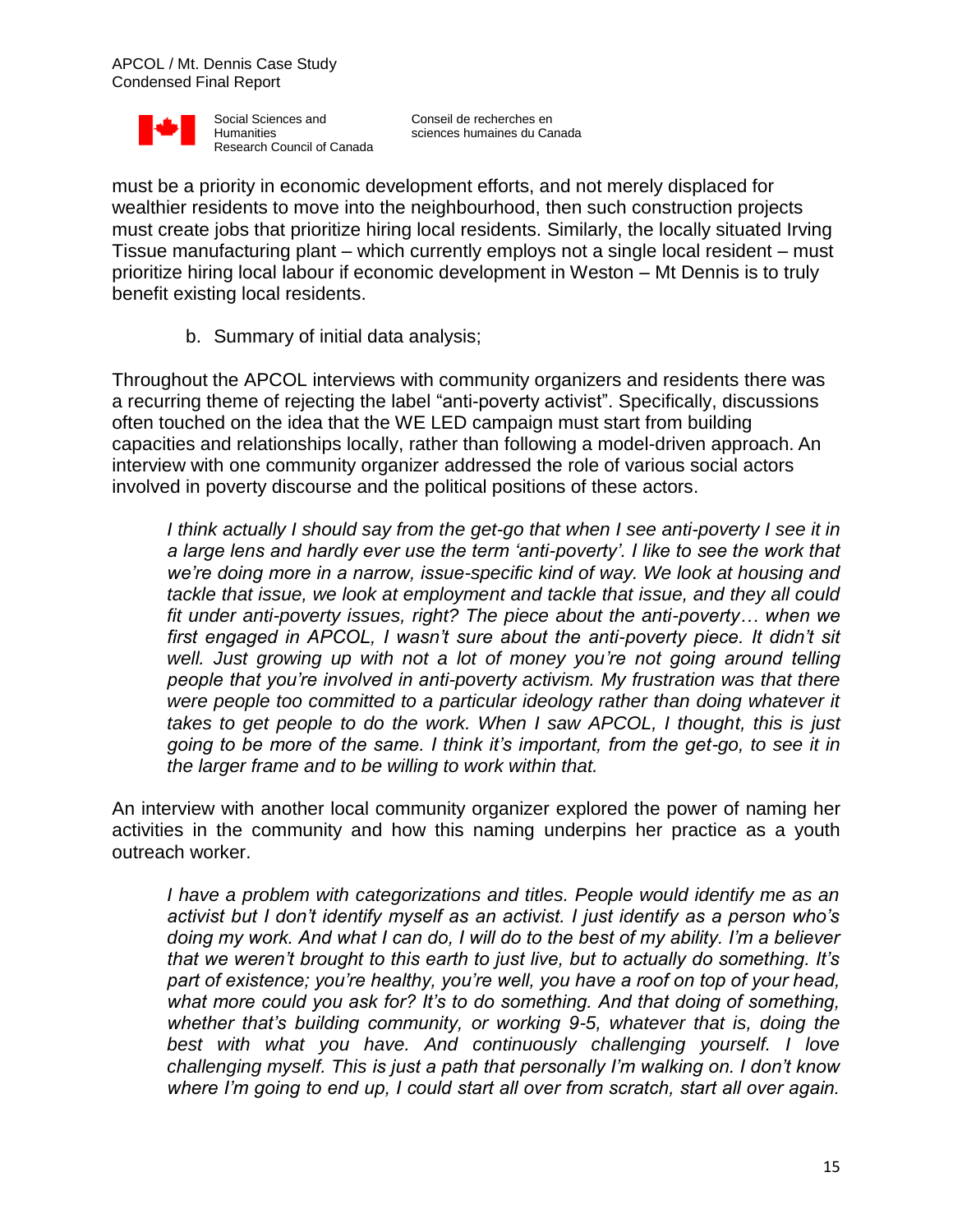

*God knows where we're heading, and so, to me, I stay away from titles. I just do the work that I can do.*

The importance of building community capacity and relationships locally also resonated with a community resident and youth:

*I don't think of it as anti-poverty or anything like that, right? You can look at it in that frame. But I never see it as a poverty movement. I just see it as community coming together and uniting and becoming a stronger community. Because you really have to know each other and be like family in order for a community to be strong. I don't see it as, oh we're trying to bridge a gap that's happening here. It's just people getting to know each other. And in the end, obviously, it's going to help eliminate poverty, right?*

A common theme in each of the above responses is that individuals resist restricting themselves to a particular model to direct their work as community organizers, and are instead more focused on relationship and capacity building, and developing trust among community members. With interview responses including such active verbs and phrases as "tackling issues", "challenging yourself", "doing whatever it takes", and "building community" to describe how engaged residents have been organizing, this positions community members as the ones who have the ability to make change. As Sandra Jeppesen addresses throughout *From the 'War on Poverty' to the 'War on the Poor': Knowledge, Power, and Subject Positions in Anti-Poverty Discourses* in her analysis of media created by the Ontario Coalition Against Poverty:

*These words are part of a discursive formation of civic action (by citizens and non-citizens alike) that locates power in the ordinary person engaged in community-based grass-roots politics rather than in government bureaucracy. Social transformation, in this discursive formation, comes through collective action, political struggle, mobilization, challenging the status quo, and fighting for one's rights (502).*

Research conducted by Carroll and Ratner provides further insight into how various social movements employ cross-networking master narratives to frame the issues underlining their activism (1996). Whereas the dominant poverty discourse is hegemonic in its production and framing of social issues, the heterogeneous discourse of community organizers and residents often moves beyond single-issue activism to include an analytical perspective that emphasizes the systemic nature of poverty. For example, as one resident of Weston – Mt Dennis emphasized in the interview, "I think it's important, from the get-go, to see it in the larger frame and to be willing to work within that." Such framing is essential in creating a counter-hegemonic discourse that will challenge the legitimacy of poverty-related policy which positions the government and powerful businesses as the only ones with power to make change. In point of fact,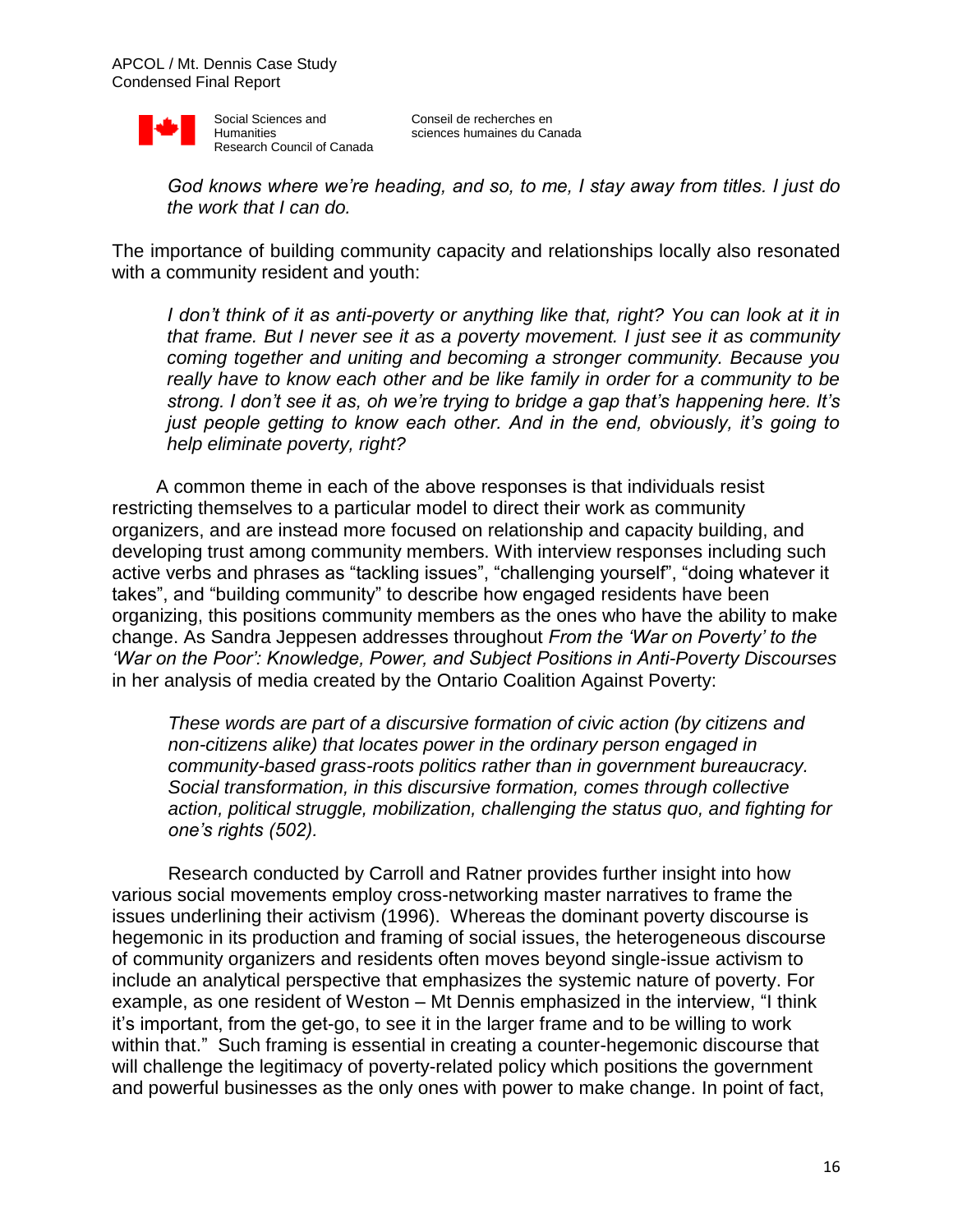

Conseil de recherches en sciences humaines du Canada

one of the central findings of the APCOL research has been that some ways of thinking and talking about the many issues related to poverty (types of poverty/anti-poverty discourses) clearly limit participant's/activist's (and potential participant's/activist's) freedom to act in their own interests.

The full freedom to act and respond creatively to urgent issues – i.e. people's "agency" – is limited severely if the framing and discourse of an initiative(s) is not just right. To complicate matters further: This agency is also limited when the framing and discourse of an initiative(s) do not match where people are on their unique "trajectories" of thinking and learning, both as individuals and as a group. In this case study, "antipoverty organizing" and its inherent link for Weston-Mt Dennis activists to povertyrelated policy specifically is an example of these types of important limitations that can undermine success. Building a base of learning together by taking seriously the ways of speaking and thinking in the course of successful initiatives (both large and small) is an essential component for moving forward. The creation and/or embedding of a unique language of community action and community building, tailored to the particular community in terms of its unique composition and history of achievements, we argue, are foundational components of success according to the APCOL analysis. The creation of the distinctive "WE LED campaign" summarizes and contains within it, we argue, the makings of just this type of unique discourse: not simply a program of action but a very particular way of thinking, talking and engaging with others (including local businesses). Building on what interviewee's said, our case study research underlines the fact that this aspect of "activist learning work" is likely particularly important prior to effectively taking on the challenges of policy-makers, planners and related interest groups in terms of *their* preferred frames of reference and approaches to problem-solving. We note that this issue is not always given the attention it deserves. It is a challenging practice to embed within initiatives, especially amidst the practical realities of organizing. And, it represents a capacity and a resource that only comes from the hands-on experience of having tried to explicitly build a locally specific approach. One final question that emerges from the APCOL research in this sense is as follows: What are the best ways to retain the learning (good and bad) and the gains of such experience over time and across a changing set of participants. Is it adequate that so much of this learning rests within key activists and organizations that may be tenuously supported financially? How can this experience be effectively shared, and shared more widely, should individuals move or organizational support wane? Certainly this type of research has a role to play. However, it is clearly not sufficient on its own.

- c. Summary of three contributions the research has or may potentially make to the academic and/or policy research literature.
- Detailed study of how individual and collective experiences link to activist learning to shape local economic development